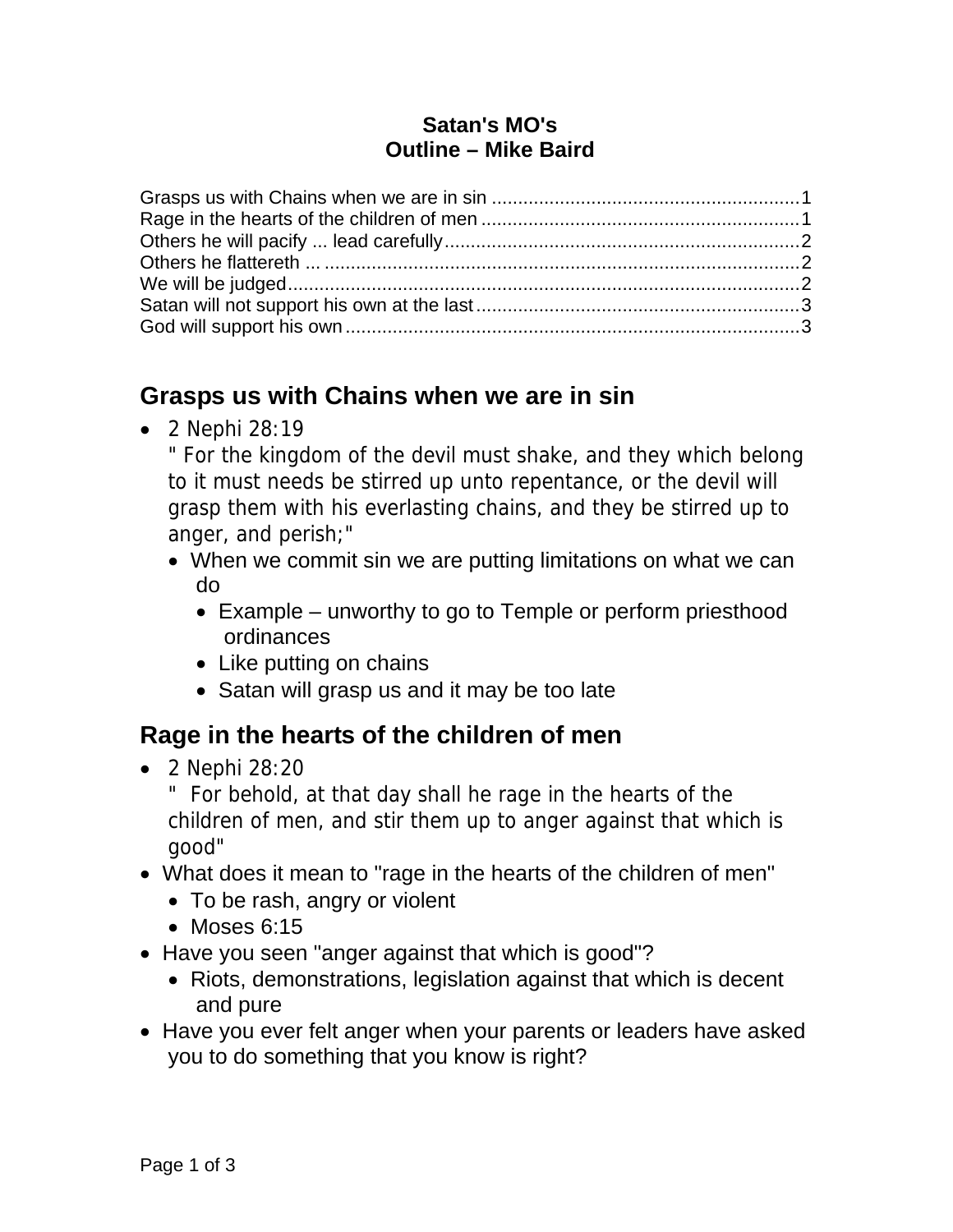## **Others he will pacify ... lead carefully**

• 2 Nephi 28:21

"And others will he pacify, and lull them away into carnal security, that they will say: All is well in Zion; yea, Zion prospereth, all is well—and thus the devil cheateth their souls, and leadeth them away carefully down to hell"

- He would "put us to sleep" with regard to our sins
	- Knows some of us would "react" to too strong a message ie if he tried to rage in our hearts
	- We become secure in our state and have no desire to repent from our sins
- Examples?
	- "I'll just cheat this one time"
	- "You don't have to do all these things all the time"
	- "Its OK to occasionally break a commandment"
	- We are passive or uncaring or indifferent to sin
	- "Things are fine the way they are we don't need to change"
- We cannot be static (all is well) but need to continually be growing, repenting, learning – we need to be valient

### **Others he flattereth ...**

• 2 Nephi 28:22

"And behold, others he flattereth away, and telleth them there is no hell; and he saith unto them: I am no devil, for there is none and thus he whispereth in their ears, until he grasps them with his awful chains, from whence there is no deliverance"

- One of his ploys is to persuade men to deny him
	- If there is not devil there is no sin
	- We can continue in sin and not feel quilty

### **We will be judged**

• 2 Nephi 28:23

" Yea, they are grasped with death, and hell; and death, and hell, and the devil, and all that have been seized *therewith must stand* before the throne of God, and be judged according to their works,